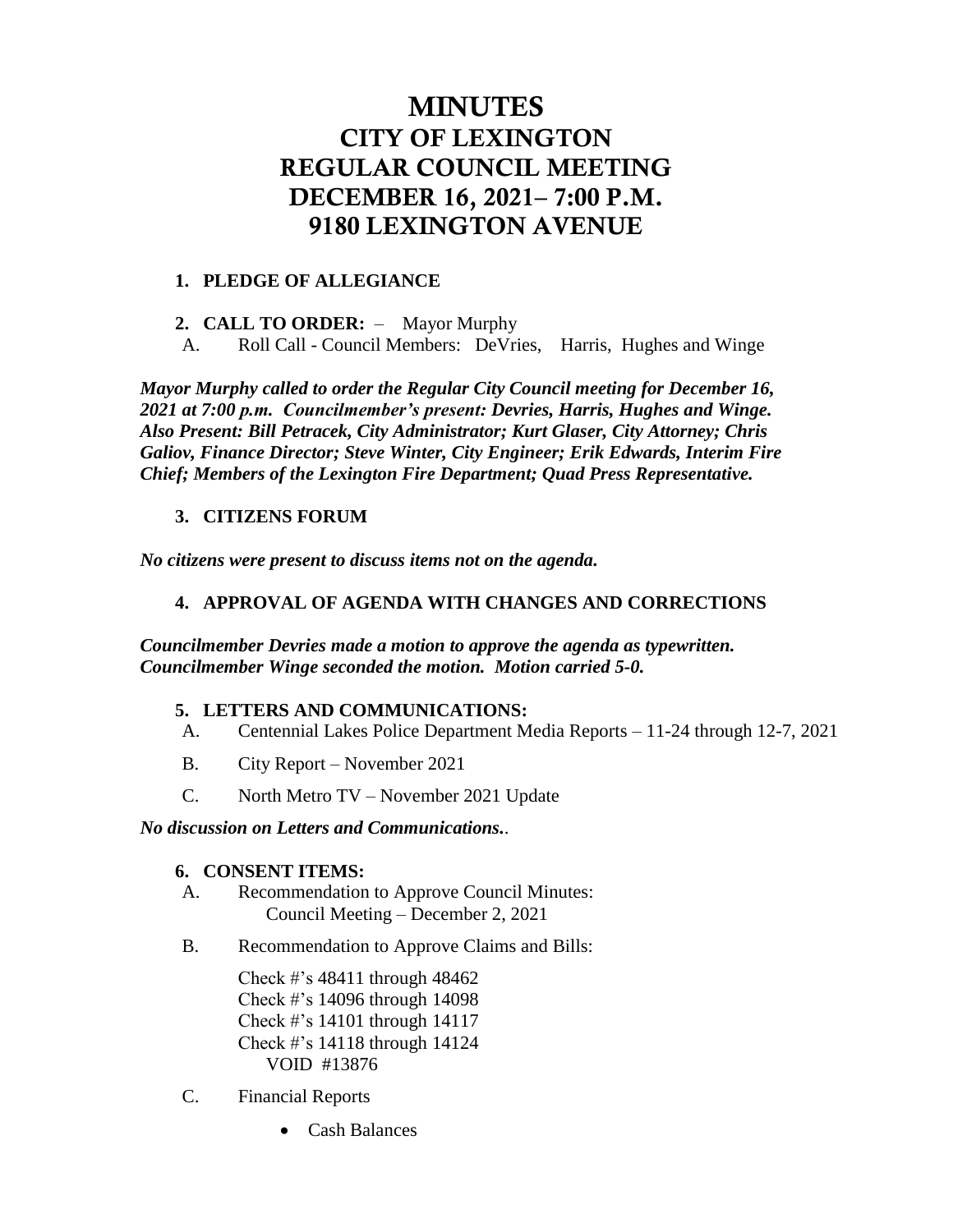Fund Summary – Budget to Actual

*Councilmember Harris made a motion to approve the consent agenda items. Councilmember Winge seconded the motion. Motion carried 5-0.*

## **7. ACTION ITEMS:**

A. Recommendation to approve Erik Edwards as Lexington Fire Chief with

enclosed salary recommendation

*Councilmember Devries made a motion to approve the appointment of Erik Edwards as Lexington Fire Chief with the recommended salary. Councilmember Harris seconded the motion. Motion carried 5-0.* 

B. Swearing in of Fire Chief Erik Edwards

## *Mayor Murphy conducted the swearing in of Fire Chief Erik Edwards.*

C. Recommendation to approve Resolution NO. 21-27 A Resolution Ordering

Preparation of Report on Improvement of North Highway Drive between

Woodland Road and Hamline Avenue

## *Councilmember Harris made a motion to approve Resolution NO. 21-27 A Resolution Ordering Preparation of Report on Improvement of North Highway Drive between Woodland Road and Hamline Avenue. Councilmember Winge seconded the motion. Motion carried 5-0.*

D. Recommendation to approve Resolution NO. 21-28 A Resolution Ordering

Preparation of Report on Improvement of Hamline Avenue between

Edgewood Road and 97<sup>th</sup> Lane NW.

#### *Councilmember Harris made motion to approve Resolution NO. 21-28 A Resolution Ordering Preparation of Report on Improvement of Hamline Avenue between Edgewood Road and 97th Lane NW. Councilmember Hughes seconded the motion. Motion carried 5-0.*

E. Recommendation to approve Centennial Lakes Little Leagues request to use

Lexington Memorial Park ball fields from April 1 through September 30, 2022 (all

fields, Monday through Friday 4:00 pm. till 10:00 pm.)

*Councilmember Harris made a motion to approve Centennial Lakes Little Leagues request to use Lexington Memorial Park ball fields from April 1 through September 30, 2022 (all fields, Monday through Friday 4:00 pm. until 10:00 pm.). Councilmember Winge seconded the motion. Motion carried 5-0.* 

## **8. MAYOR AND COUNCIL INPUT**

*Councilmember Harris reminded the community about "Santa Around Town" on Saturday. Discussion ensued.*